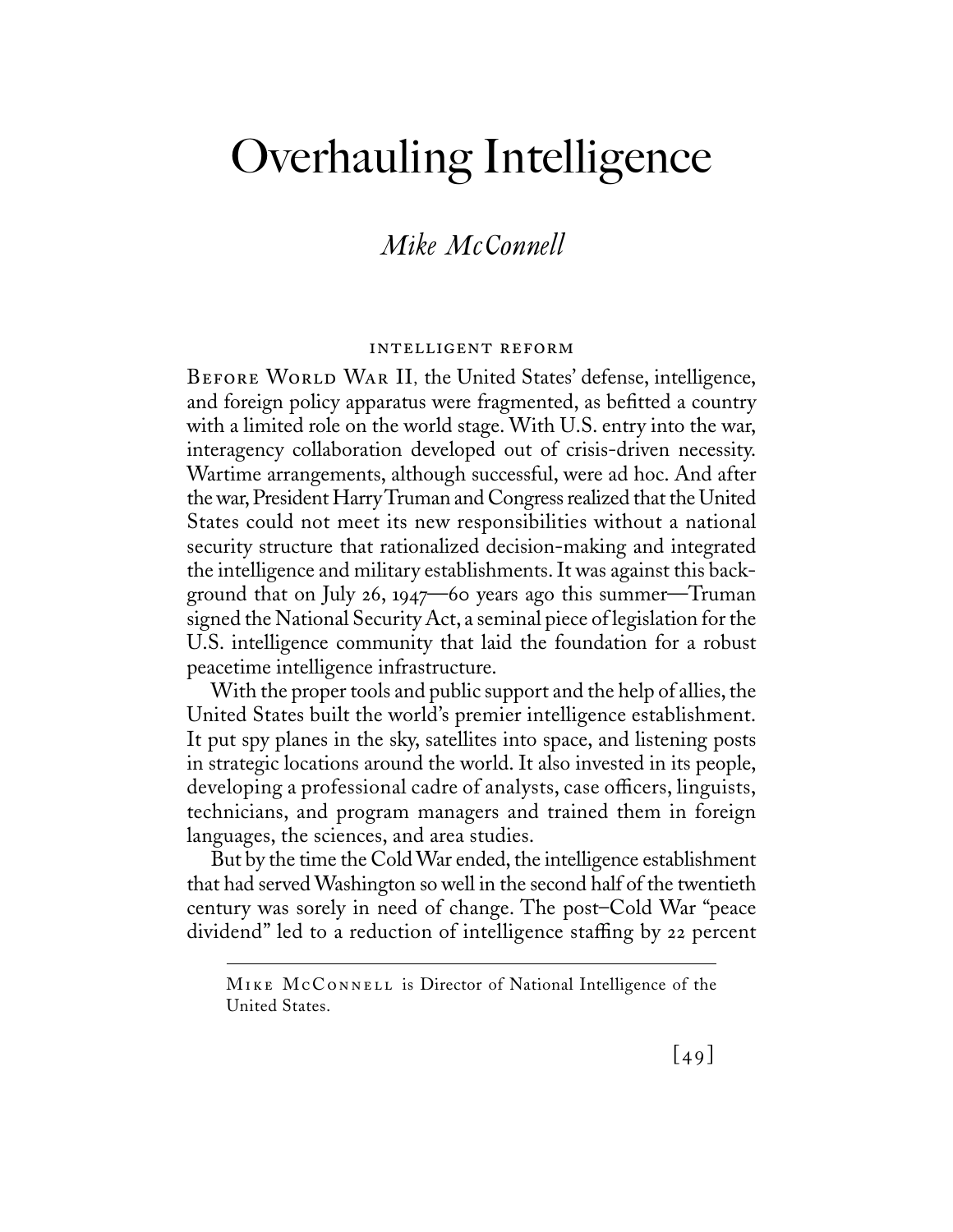between fiscal years 1989 and 2001. Only now is staffing getting back to pre–Cold War levels. The National Security Act mandated that information be shared up the chain of command but not horizontally with other agencies. At the time of the act's passing, little thought was given to the need for a national-level intelligence apparatus in Washington that could synthesize information from across the government to inform policymakers and help support real-time tactical decisions. That reality, coupled with practices that led to a "stovepiping" of intelligence, arrested the growth of information sharing, collaboration, and integration—patterns that still linger.

All these shortcomings have made the Intelligence Reform and Terrorism Prevention Act of 2004 (irtpa) and the creation of the post of director of national intelligence (DNI) timely and appropriate but, by themselves, insufficient. Indeed, these measures must be only the beginning of a larger reform.The state-sponsored terrorist groups that threaten the United States are accompanied by an ever larger number of nonstate actors moving at increasing speeds across geographic and organizational boundaries. These new actors blur the traditional distinctions between foreign and domestic, intelligence-related and operational, strategic and tactical. To respond, Washington must forge a collaborative approach to intelligence that increases the agility of individual agencies and facilitates the effective coordination and integration of their work.

# bringing down walls

THE POST of DNI was created in 2005 to transform and modernize intelligence institutions, rules, and relationships to meet today's intelligence needs. Since 1947, new threats to U.S. national security have appeared, new missions have been developed, and new intelligence agencies have come into existence. A national intelligence authority was needed to focus, guide, and coordinate all the United States' 16 intelligence agencies to better provide timely, tailored intelligence support to a wide range of users with different, and often competing, requirements.The National Security Act sought to unify U.S. military and foreign intelligence efforts, but it did not envision or provide for today's requirement to integrate intelligence and law enforcement.

[50] foreign affairs . *Volume <sup>86</sup> No. 4*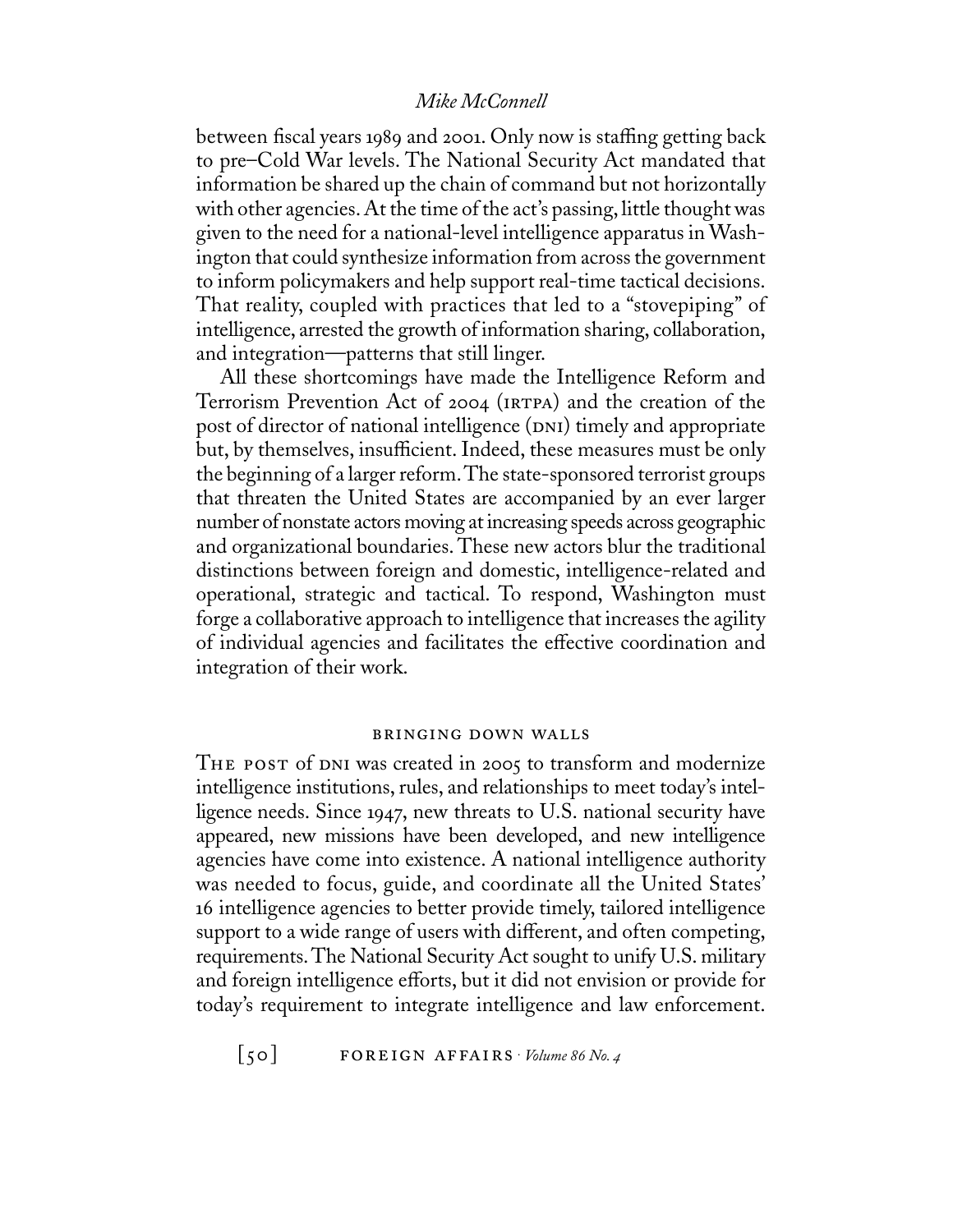Our main challenge in doing this is to strike the right balance between centralized direction and decentralized execution so that the Office of the DNI does not just end up being another layer of bureaucracy on top of the existing structures.

Ensuring the integration of foreign and domestic intelligence collection and analysis, as the 9/11 Commission recommended, is one of the most important responsibilities given to the Office of the DNI—and a vital component of striking that balance. How to do this while respecting and protecting the rights Americans hold dear has been among the most difficult challenges facing the intelligence community. The difficulties have been compounded by the need to operate under the rigid barriers put in place by the National Security Act. Under the act, U.S. intelligence capabilities involve four distinct areas of responsibility: supporting the president, engaging in clandestine activities abroad in support of national policy goals, protecting the United States against Soviet penetration, and supporting strategic military operations.The director of central intelligence and the Central Intelligence Agency (cia) are given responsibility over the first two, the Federal Bureau of Investigation (FBI) over the third, and military intelligence units over the fourth.

Today, sticking rigidly to these historical distinctions would be a serious impediment to protecting U.S. national security. The United States has enemies who seek to acquire and detonate weapons of mass destruction on U.S. soil. This is a constant and significant threat, and the intelligence community's work to thwart it must not be constrained by policies of the past. U.S. intelligence agencies started to integrate domestic and foreign intelligence operations after the first World Trade Center terrorist attack in 1993 and the follow-on attacks on the Khobar Towers in Saudi Arabia in 1996, the U.S. embassies in East Africa in 1998, and the U.S.S. *Cole* in 2000. The work took on even greater urgency after the tragedy of 9/11. As a result, Americans today benefit from the combined intelligence work of the Department of Homeland Security and the FBI's National Security Branch—an office that brings together the bureau's counterintelligence, counterterrorism, weapons of mass destruction, and intelligence components. The DHS and the FBI are providing a more integrated approach to intelligence in order to protect the United States from foreign and homegrown terrorists.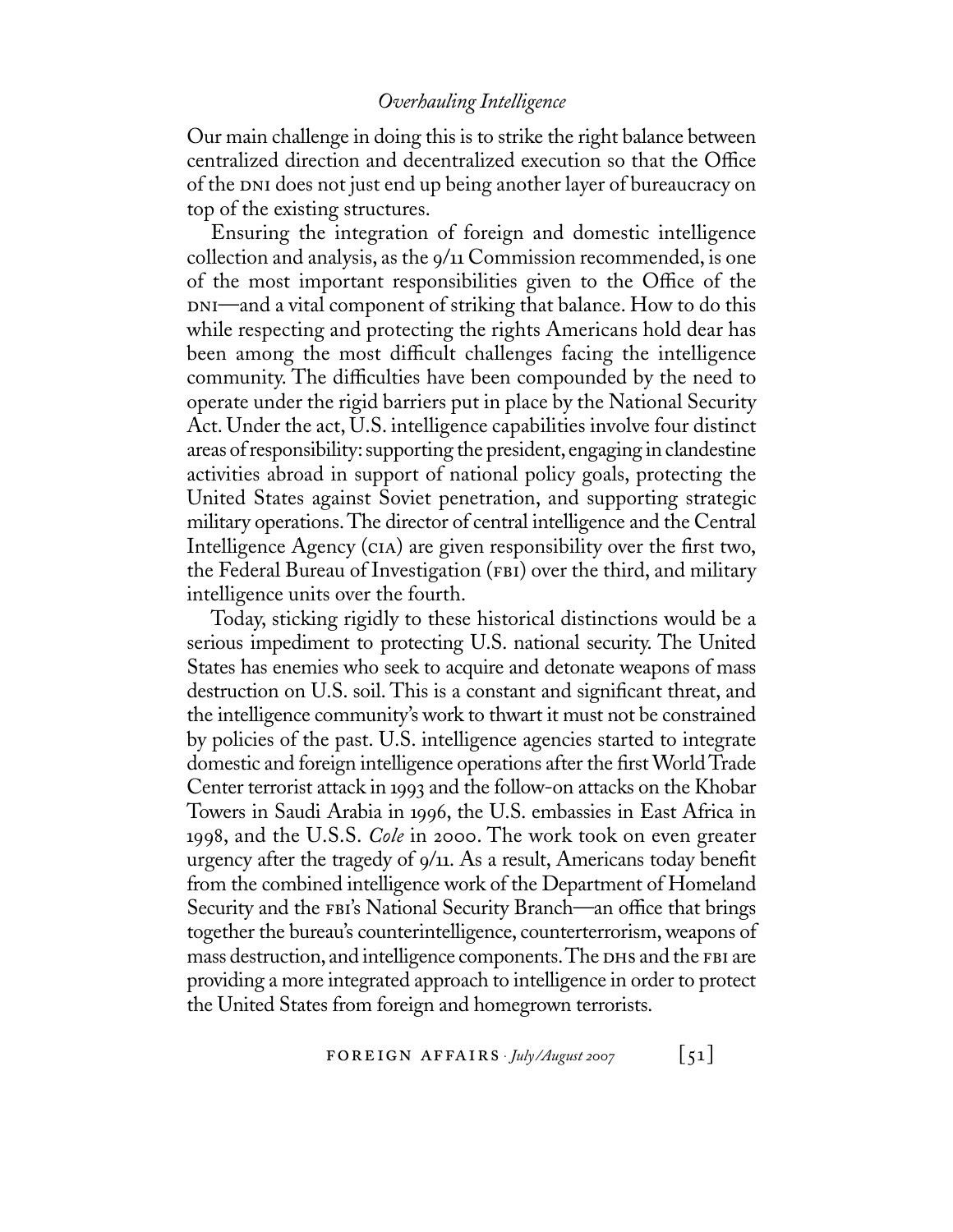But even as the wall between domestic and foreign intelligence collection was coming down, a wall between foreign intelligence and law enforcement remained standing. In 1981, for example, the Drug Enforcement Administration was taken out of the intelligence community because of concerns that it would improperly mix intelligence and law enforcement. But that commingling was absolutely necessary: with its large law enforcement presence abroad, the DEA is able to contribute unique narcotics information and overseas experience. Hence, last year, the  $D_{\text{NI}}$  helped the  $D_{\text{EA}}$  establish its Office of National Security Intelligence. This newest member of the U.S. intelligence community brings access, insights, and experience in foreign and domestic narcoterrorism.

Coordinating domestic and foreign intelligence continues to be a challenge. The intelligence community has an obligation to better identify and counter threats to Americans while still safeguarding their privacy. But the task is inherently a difficult one. New technology being developed by the Office of the DNI's chief information officer and chief technology officer to access and process vast amounts of digital data to find terrorist-related information is being overseen by the DNI's Privacy and Civil Liberties Office. Another challenge is determining how and when it is appropriate to conduct surveillance of a group of Americans who are, say, influenced by al Qaeda's jihadist philosophy. On one level, they are U.S. citizens engaging in free speech and associating freely with one another. On another, they could be plotting terrorist attacks that could kill hundreds of people.

#### come together

THE DNI also needs to transform the culture of the intelligence community, which is presently characterized by a professional but narrow focus on individual agency missions. Each of the 16 organizations within the intelligence community has unique mandates and competencies. They also have their own cultures and mythologies, but no one agency can be effective on its own. To capture the benefits of collaboration, a new culture must be created for the entire intelligence community without destroying unique perspectives and capabilities.

 $\begin{bmatrix} 52 \end{bmatrix}$  **FOREIGN AFFAIRS**  $\cdot$  *Volume 86 No. 4*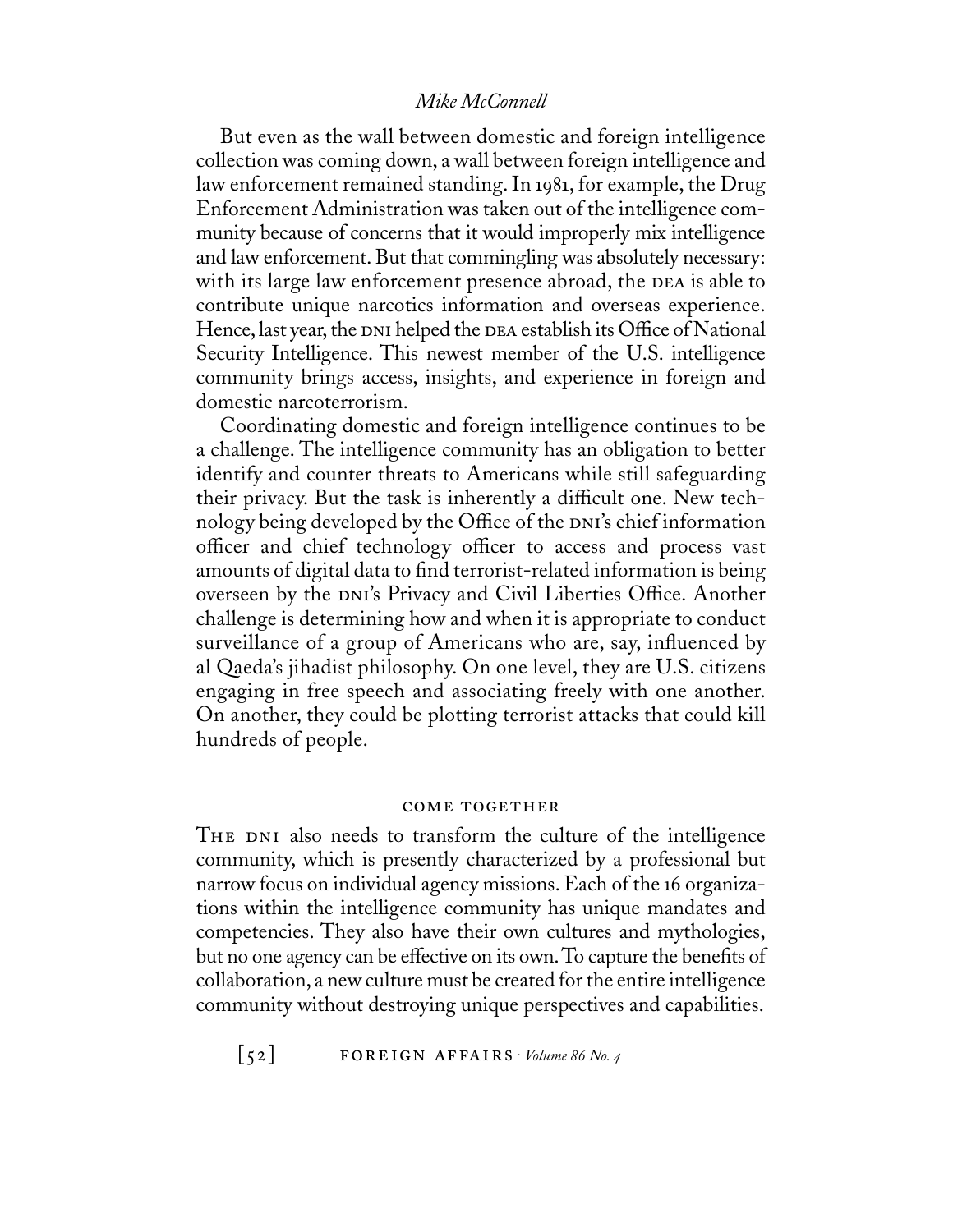The way to do so would be to follow the model provided by the Goldwater-Nichols reforms of the military in the late 1980s. The Goldwater-Nichols Act created a unified military establishment and, among other things, laid the foundations for a "joint" military. It created incentives for interservice collaboration (such as requiring joint service to achieve flag rank) and promoted joint training and development. What Goldwater-Nichols did for the military, IRTPA should provide the means to do for the U.S. intelligence community.

Greater collaboration is vital because no single agency has the capacity to survey all the available information. The U.S. intelligence community collects more than one billion pieces of information every day. Intelligence can only help inform and shape decisions if it is processed through the mind of an analyst who resolves any conflicts and ambiguities. For example, a piece of paper with a list found on a suspected terrorist—known in the field as "pocket litter"—could turn out to be a grocery list or a coded roster of associates. It takes an analyst trained in what to look for to tell the difference. U.S. intelligence agencies will never have enough analysts to fully examine all the data they collect, but the ones they do have can do their job better by developing new ways of thinking about analysis and information distribution in a more integrated community.

As the intelligence community grew during the Cold War, it sometimes acted like anything but a collaborative community. Analysts often did not know their counterparts at other agencies unless they reached out to them on their own. There were few processes in place to collaborate, share lessons learned and best practices, and exchange viewpoints. This approach may have worked during the Cold War, when strategic threats evolved slowly and various streams of analysis could proceed independently before being combined, but it cannot succeed today, when events evolve quickly and require rapid action.

Consider a recent example. In the spring of 2005, the cia and the military's Northern Command received information about two passengers aboard a plane flying from the Middle East to Mexico that would shortly cross U.S. airspace. Because the flight was not operated by a U.S. carrier and was not scheduled to land in the United States, there was no requirement for the passenger list to be reviewed prior to takeoff. Although the airline's ticket agent thought the two passengers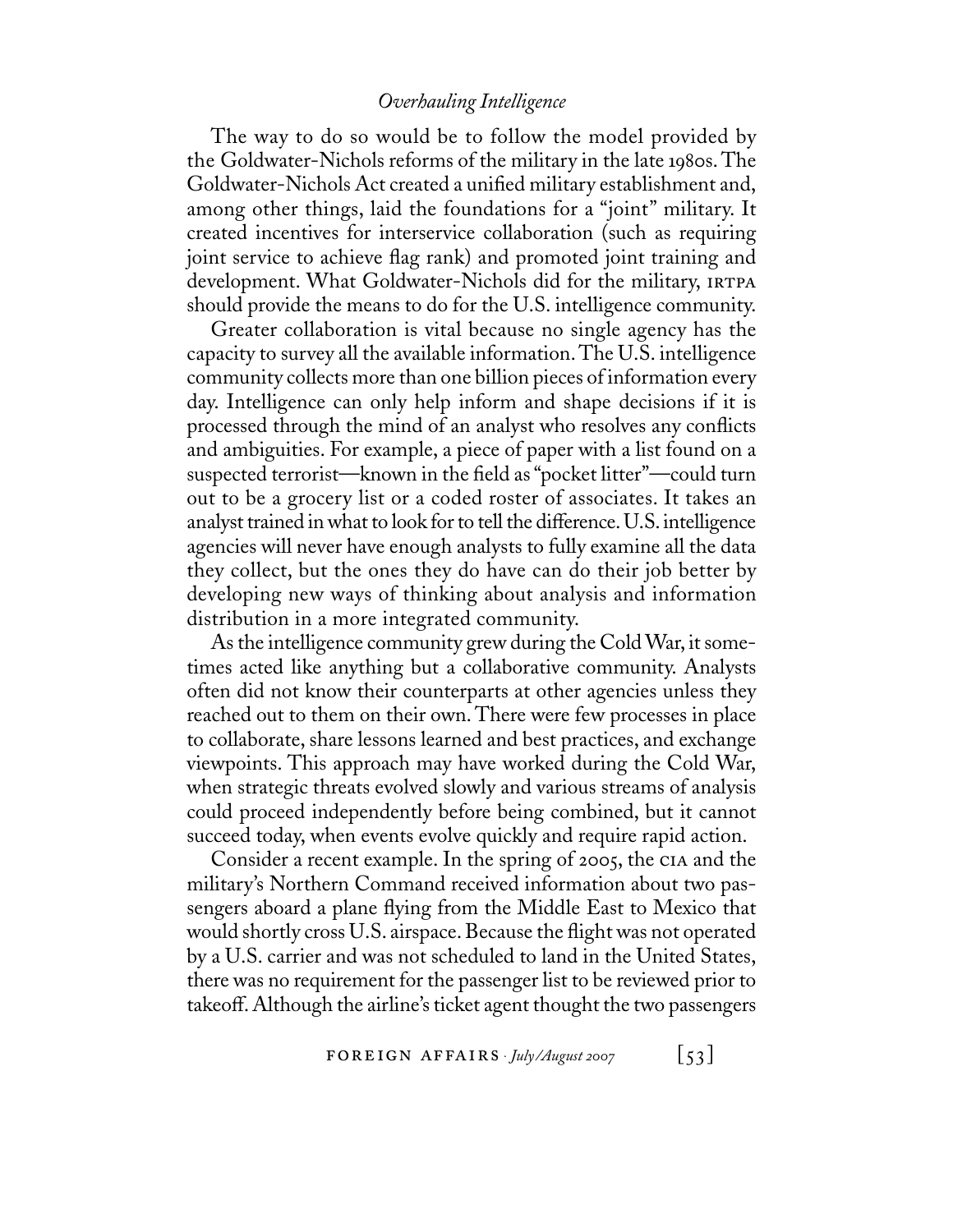appeared suspicious, the flight departed before their names could be checked. The airline passed on the names and the flight information to U.S. authorities, however, and this information was funneled to the National Counterterrorism Center, the U.S. government's hub for all counterterrorism intelligence, where analysts can access more than 30 separate government computer networks carrying more than 80 unique data sources. Within hours, the NCTC found information indicating that the two passengers had been placed on a "no-fly list" immediately after 9/11 because they had lived in the United States in the 1990s, had connections to two of the 9/11 hijackers, and possessed pilot's licenses. Based on this information, the plane was denied entry into U.S. airspace, and the pilot decided to return to Europe. The intelligence community's real-time coordination and rapid-response capabilities were essential.

Interagency collaboration needs to be established at two levels: intelligence collection and intelligence analysis. To this end, the Office of the DNI is in the process of developing virtual communities of analysts

The long-standing policy of allowing officials access to intelligence on a "need to know" basis should be abandoned.

who can securely exchange ideas and expertise across organizational boundaries and harness cutting-edge technology to find, access, and share information and analytic judgments. Analysts are increasingly using interactive online journals, such as classified blogs and wikis, to this end. Such tools enable experts adept at different disciplines to pool their knowledge, form virtual teams, and quickly make complete intelligence assessments.

Interagency joint-duty programs are also being implemented so that personnel from any agency can benefit from the knowledge of the entire intelligence community. An example of progress thus far is the newly created Rapid Analytic Support and Expeditionary Response,or raser, team, a group of relatively new analysts drawn from all the intelligence agencies who undertake special training so that they can react rapidly to crises, drive intelligence-collection efforts, and work as catalysts for increased integration. Starting this summer, this elite "special forces" analytic team will be ready to be deployed against some of the United States' hardest intelligence targets.

 $[54]$  **FOREIGN AFFAIRS**  $\cdot$  *Volume 86 No. 4*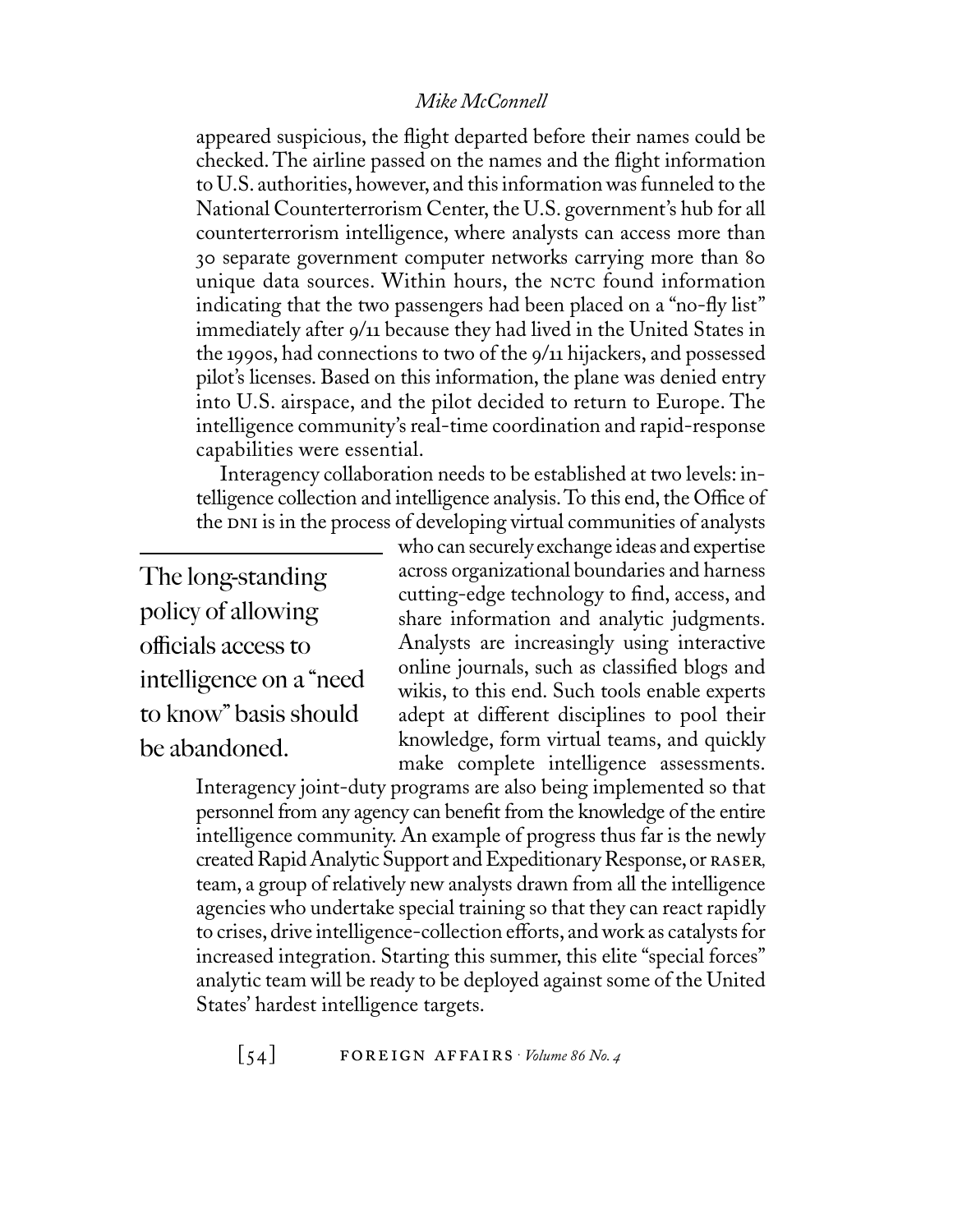The U.S.intelligence community also needs to know where collection gaps exist, where it needs greater specific intelligence, and on what areas it is overly focused. Some gains have been made with the creation of mission managers—a recommendation of the Weapons of Mass Destruction Commission—who oversee and manage high-interest topics, such as North Korea, Iran, Cuba, and Venezuela, and counterterrorism, counterproliferation, and counterintelligence, for appropriate collection and analysis. The intelligence community is also investing in more in-depth and long-range analysis so that analysts can dig deeper into issues of concern for the future, such as the changing character of warfare and energy security, unencumbered by the demands of producing current intelligence. Furthermore, addressing a critical need emphasized by the 9/11 Commission and the Weapons of Mass Destruction Commission, the intelligence community has formed "devil's advocate" and alternative analyses, examining, for example, whether avian influenza can be weaponized and how webcams could aid in terrorist planning. Beyond these efforts, the intelligence community can still learn a lot from commercial best practices and best-in-class analytic technologies to help its analysts sift through data and more rapidly identify key insights.

#### culture shock

OLD CULTURES and practices need to be changed so that today's intelligence community can rapidly exchange information between officers on the ground—both at home and abroad—and decisionmakers in Washington. Most important, the long-standing policy of only allowing officials access to intelligence on a "need to know" basis should be abandoned.The U.S. intelligence community needs to adopt a mindset guided by a "responsibility to provide" intelligence to policymakers, war fighters, and analysts while still reasonably protecting sources and methods. Significant progress has been made since 9/11, but policy and cultural impediments remain. The challenge now is to convince collectors that they are not data owners so much as data providers.

The way to do so would be to share threat information with state and local officials as well as members of the private sector. The unique contribution made by men and women on the ground is vital to U.S.

FOREIGN AFFAIRS  $\cdot$  *July/August 2007* [55]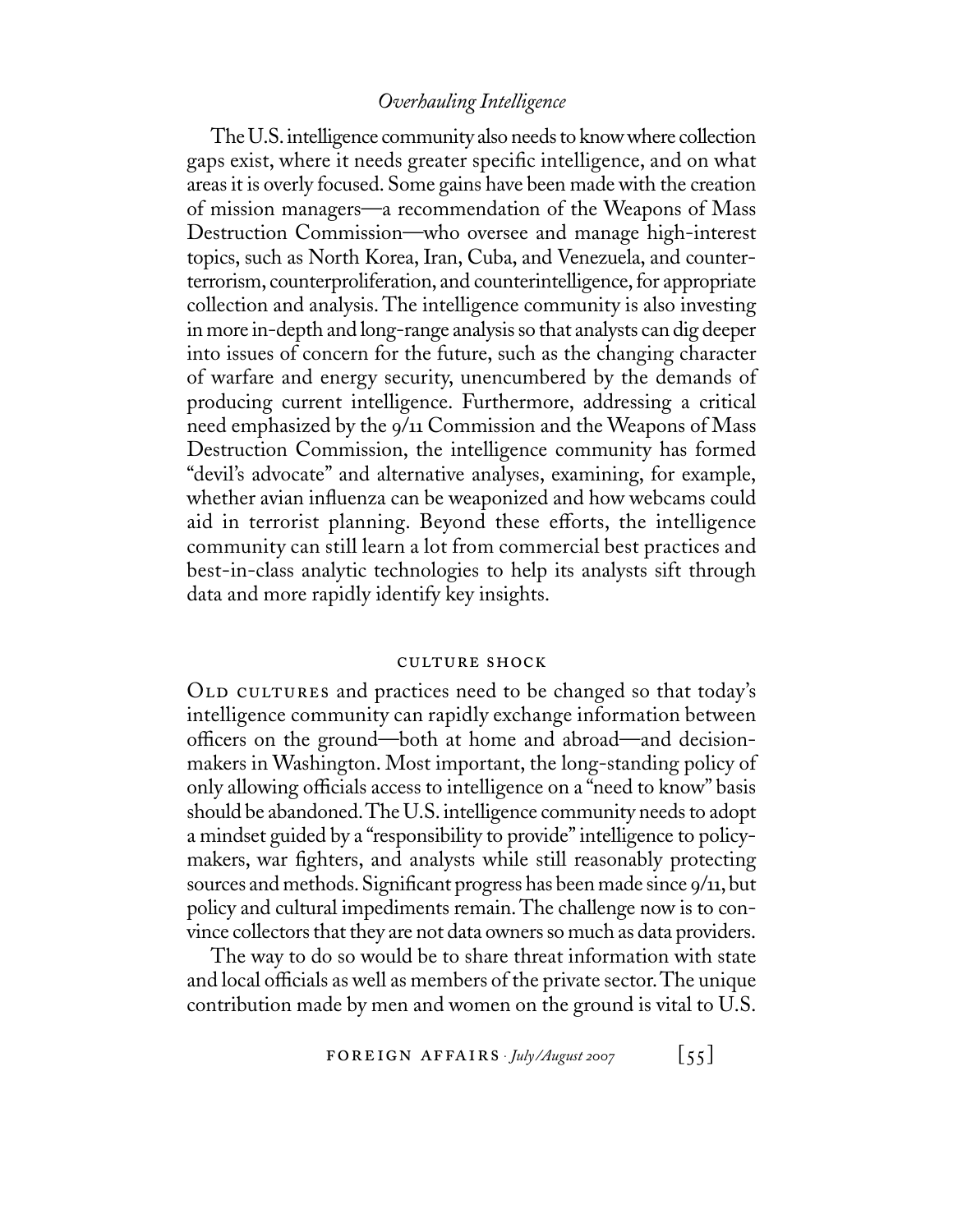national security. In 2000, for example, a county sheriff's investigation into a local cigarette smuggling case in Charlotte, North Carolina, uncovered a multistate terrorist cell supporting Hezbollah. In 2005, a local police detective investigating a gas station robbery in Torrance, California, uncovered a homegrown jihadist cell planning a series of attacks in Illinois. State and local partners should no longer be treated as only first responders; they are also the first lines of prevention. Changing mentalities in this way is the responsibility of the program manager for the Information Sharing Environment, which was created by the IRTPA and exists to foster a partnership between all levels of government and both the private sector and foreign partners in order to share terrorist threat information.

Another important area in which mindsets need to change is in hiring practices. Policy barriers have stood in the way of attracting intelligence professionals with the right skills and backgrounds. The responsibility to protect sources and intelligence-collection methods from unauthorized disclosure has heightened some organizations' risk aversion. As a result, intelligence agencies have faced significant obstacles in hiring some of the people they need most: first- and second-generation Americans with fluency in languages ranging from Albanian to Urdu and with unique political, technical, or scientific skills. These men and women possess cultural insights and skills that no amount of teaching can impart. If the intelligence community is going to reach out to native speakers, it must change its recruitment practices, which currently make it difficult to hire such candidates.

#### staying on the cutting edge

THROUGHOUT THE Cold War, the U.S. intelligence community was at the forefront of technological innovation, be it for weapons systems, computers, or satellite technology. In the last 20 years, its lead has dwindled as innovation has moved from the public to the private sector and technological know-how has spread across the world. Worse still for the United States, its adversaries have been quick to adapt to technological improvements.

The U.S. intelligence community needs to harness the promise of advances in fields such as the biosciences, nanotechnology, and

 $\begin{bmatrix} 56 \end{bmatrix}$  **FOREIGN AFFAIRS**  $\cdot$  *Volume 86 No. 4*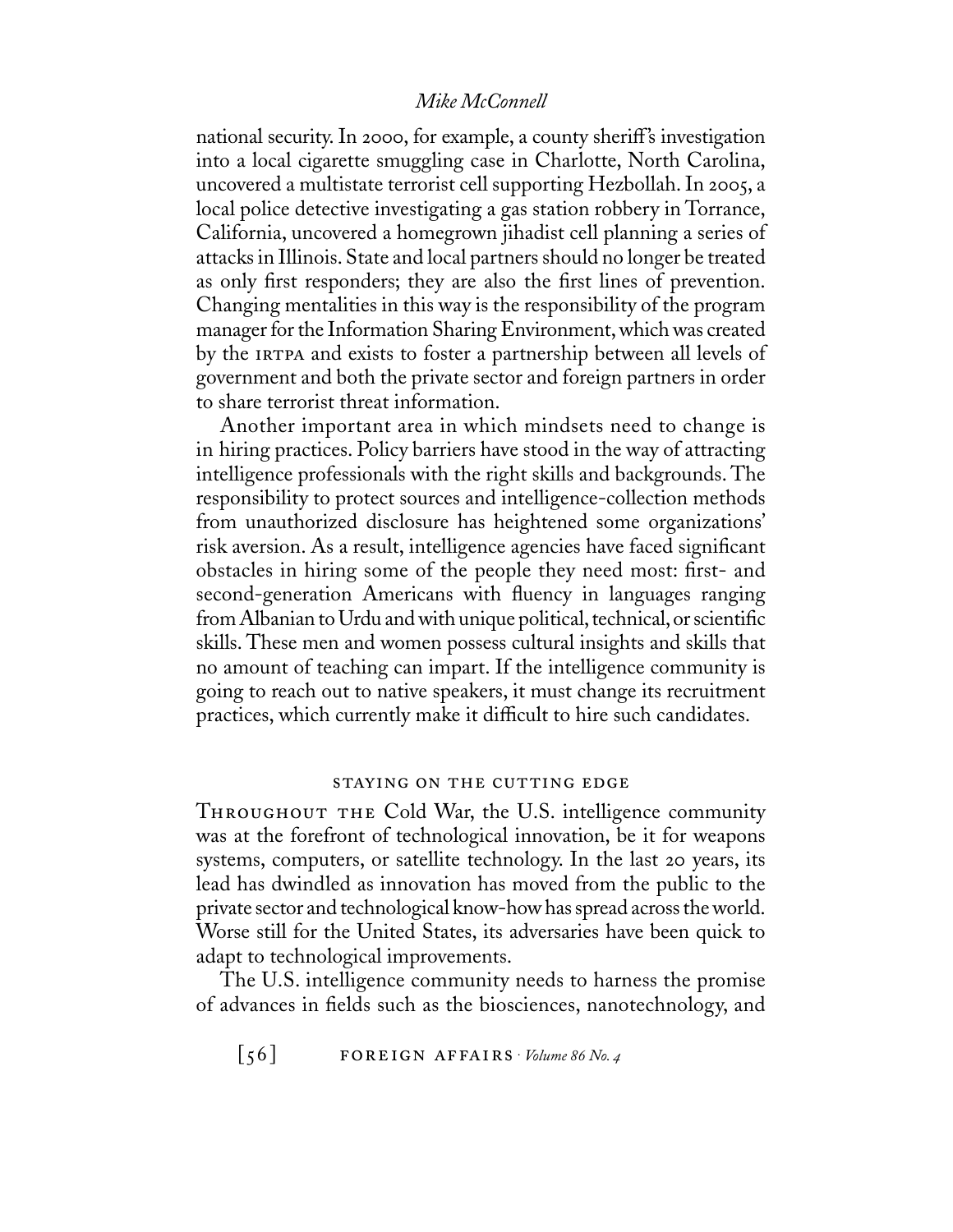information technology. The new Intelligence Advanced Research Program Agency seeks to do just that, much as a similar Department of Defense program is doing to drive leading-edge technologies to meet defense requirements. One fruit of that effort was the development in 2004 of Argus—named for the giant from Greek mythology with one hundred eyes—which monitors foreign news media and other open sources for early indications of epidemics or other serious biological incidents, such as increased absenteeism, failures of healthcare infrastructure, and other disruptions of normal life. At the outset of the avian flu outbreak in November 2006, Argus became fully operational and provided rigorous,validated information on the disease. Today, it monitors more than one million reports a day from nearly 3,000 sources in 21 major languages in 195 countries. In the future, Argus may be able to use open-source reporting to more rapidly detect other causes of societal disruption—especially in closed societies such as nuclear accidents and environmental disasters.

Beyond developing technologies, however, it is essential to make sure new tools get from the drawing board to the field. To that end, our Rapid Technology Transition Initiative focuses on invigorating research and development so that ideas can be translated into usable tools quickly and cost effectively. RTTI has already shown its value. Since its deployment late last year, the FBI's Biometric Quick Capture Platform—a portable database funded through  $r$ rti—has facilitated the biometric identification of suspects in custody overseas. It has helped users collect and store fingerprint data and perform real-time electronic searches of federal fingerprint databases.These queries can quickly establish links to a person's previously used identities and past criminal or terrorist record. Just two months after the release of RTTI funds to the FBI, the bureau's field personnel were using this tool to identify whether individuals in custody overseas had criminal records or were dangerous threats to U.S. forces.

But moving cutting-edge technologies into the hands of U.S. intelligence personnel means shortening timelines for developing these technologies. In this area, there is still much work to be done.The U.S. intelligence community's European colleagues, for example, are able to build, launch, and operate a new satellite system in about five years and for less than a billion dollars. By contrast, a U.S. spy satellite